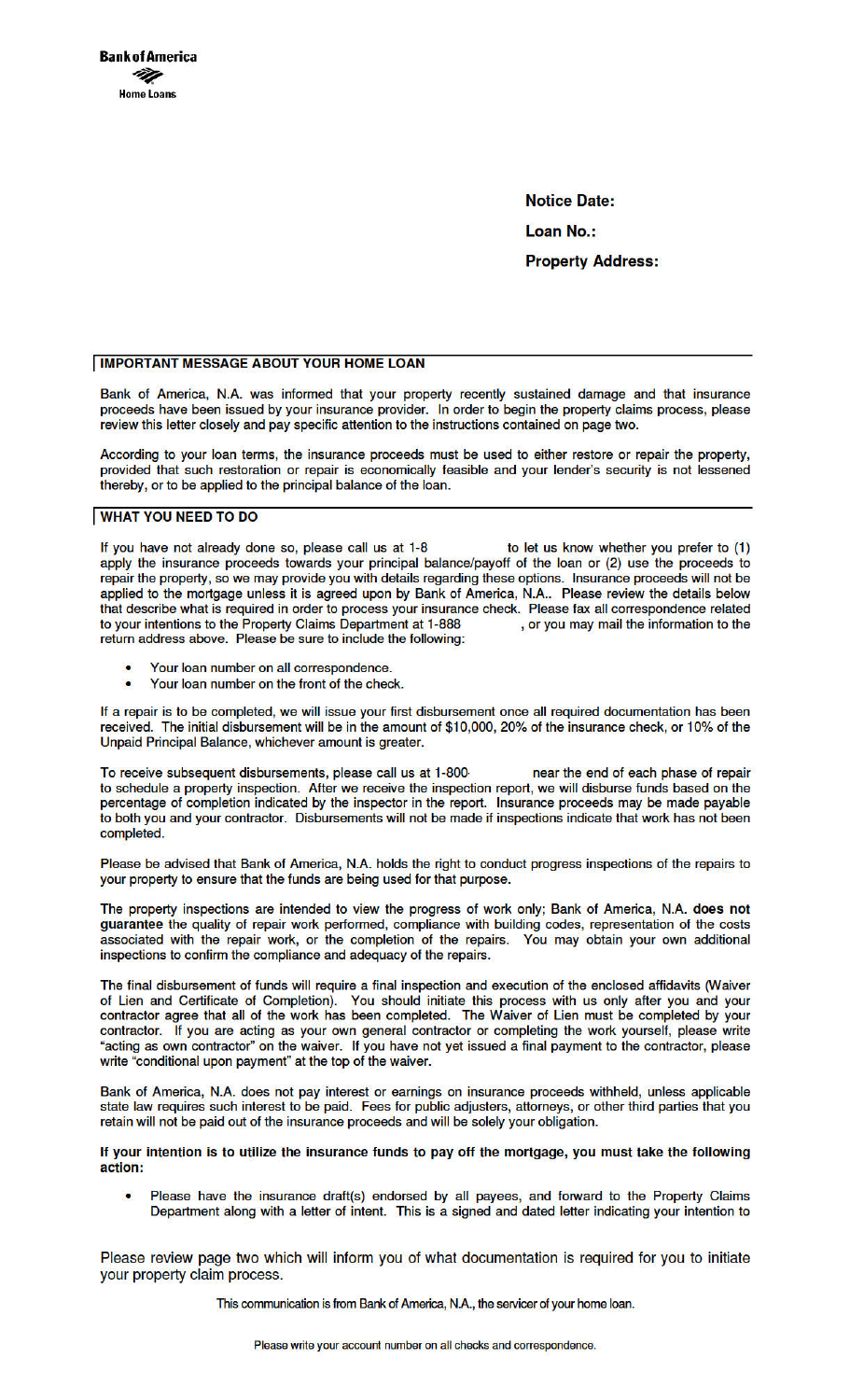utilize the insurance claims proceeds to pay off the mortgage. This letter must be signed by all parties on the check. Please be sure to provide your loan number on this letter as well.

If the insurance check is not sufficient to pay off the loan in full, you will be notified of the amount of the difference, which you will be responsible for paying if you select to pay off the loan.

**If your mortgage is current and your insurance check is \$10,000 or less or under 10% of your current Unpaid Principal Balance,** it may be possible for us to simply return the check to you with our endorsement.

- Please send your insurance check to the return mailing address above and include your loan number on the check.
- Our Property Claims Department will verify the status of the loan and return the check to you with our endorsement, if possible.

**If your mortgage is current and repairs have already been completed**, we will endorse the draft as soon as our inspector verifies the repairs and we receive the required documentation.

**If your mortgage is current and your check is over \$10,000 and exceeds 10% of your current Unpaid Principal Balance,** please have the insurance draft(s) endorsed by all payees and forward to our office. The check will be deposited and the repairs will be monitored by Bank of America, N.A..

To begin the property claims process and have your first disbursement issued, you must submit the documentation listed below. To avoid delays, please submit this documentation as soon as possible. The following documents are required from you:

- The Estimate of Damage or Adjusters Report as written by your Insurance Company.
- A signed Work Authorization and/or contract for the repairs from the contractor of your choice.
- Contractor's work/draw payment schedule, if available.
- Contractor's bid / invoices / detailed draw schedule (this documentation will be provided to you by your contractor).
- Copies of City/County permits, if required.
- Copies of paid receipts and descriptions of work for repairs already completed.

Please be sure to include your loan number on all required documents.

**If your loan is delinquent or in bankruptcy**: After we receive all required documentation, we will issue your disbursements. The check will be made out to you and your contractor.

Please have the insurance draft(s) endorsed by all payees, and forward to our office with the above-noted required documents. In addition, please also include the following:

• A completed W-9 from your contractor.

Please be sure to include your loan number on all required documents.

**If your loan is in foreclosure**: After all documentation is received, we will deposit your insurance check, and all disbursements will be sent to your contractor.

- Please have the insurance draft(s) endorsed by all payees and forward to our office with all the abovenoted required documents.
- A completed W-9 from a licensed contractor (A W9 form is attached, which your contractor can fill out.).
- Copy of contractor's license.

Please be sure to include your loan number on all required documents.

Please keep this information for your future reference.

If you have questions or need more information, please call us at 1-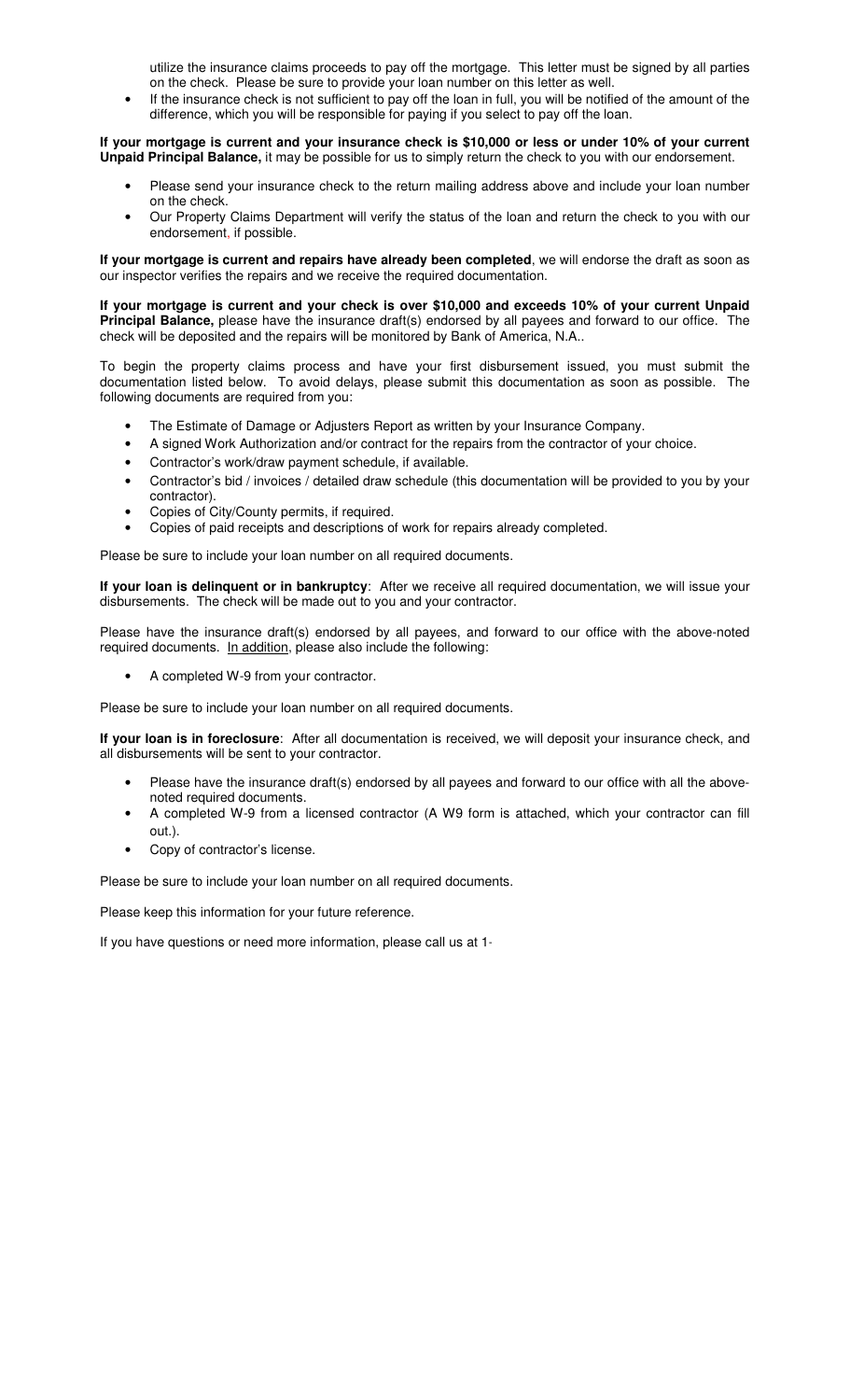**Bank of America** M. **Home Loans** 

Mail Stop (Enter Your MS # Here) PO Box 7953 Van Nuys, California 91409-7953

(Contractor Signs)

Tracking No: **Date of Loss:** Date of Loss:

## **Affidavit of Bills Paid and Release of Liens by Contractor**

### **Conditional upon Final Payment**

The undersigned ("Contractor"), having furnished materials and/or performed labor in connection with the construction (the "Project") of certain improvements located at

\_\_\_\_\_\_\_\_\_\_\_\_\_\_\_\_\_\_\_\_\_\_\_\_\_\_\_\_\_\_\_\_\_\_\_\_\_\_\_\_\_\_\_\_\_\_\_\_\_\_\_\_ in \_\_\_\_\_\_\_\_\_\_\_\_\_\_\_\_\_\_\_\_\_\_ County, \_\_\_\_\_\_\_\_\_\_\_\_\_\_\_\_\_\_\_ State(the "Property"), the Property being further described on Exhibit "A" attached hereto, for and in consideration of the payment to the Contractor of the sum hereinafter specified, does hereby acknowledge and release as follows:

| Upon receipt of the sum of                                                                                   | Dollars (\$ | ), being full and |
|--------------------------------------------------------------------------------------------------------------|-------------|-------------------|
| final payment for all materials furnished and/or labor performed by Contractor for the Project (the "Work"); |             |                   |

- 1. Contractor will waive and release any and all liens, rights and interests (whether choate or inchoate, and including, without limitation, all mechanics' and materialmen's liens under the Constitution and statutes of the "Property" state) which are or may be owed, claimed or held by Contractor in and to the Property and the improvements constructed thereon by reason of the Work or otherwise, and Contractor will thereby RELEASE AND FOREVER DISCHARGE any and all claims, debts, demands or causes of action that Contractor has or may have as a result of the same including, without limitation, any liens of Contractor for the Work now or hereafter filed for record in said County.
- 2. Contractor represents, warrants and certifies that all bills owed by Contractor for materials furnished and labor performed in connection with the Work have been or will be fully paid and satisfied. If for any reason a lien or liens are filed for materials or labor against the Property by virtue of Contractor's participation in the Project by any person claiming by, through or under the Contractor, then Contractor will immediately obtain a settlement of such lien or liens and obtain and furnish to the owners of the Property a release thereof. Contractor shall indemnify such owners and their respective heirs, successors and assigns from any such bill or liens and from all costs and expenses, including attorney's fees, incurred in discharging any such bill or removing any such liens.

| Date          |                                                                                             | <b>Contractor Signature</b> |  |
|---------------|---------------------------------------------------------------------------------------------|-----------------------------|--|
| Title         | <b>Contractor Name</b>                                                                      |                             |  |
| State _______ | County__________________________                                                            |                             |  |
|               | Sworn to and Subscribed before me this _________ day of _________________________, 20_____. |                             |  |
|               |                                                                                             |                             |  |
|               |                                                                                             |                             |  |
|               |                                                                                             |                             |  |
|               |                                                                                             |                             |  |

NOTE - The original notarized document must be submitted*.*